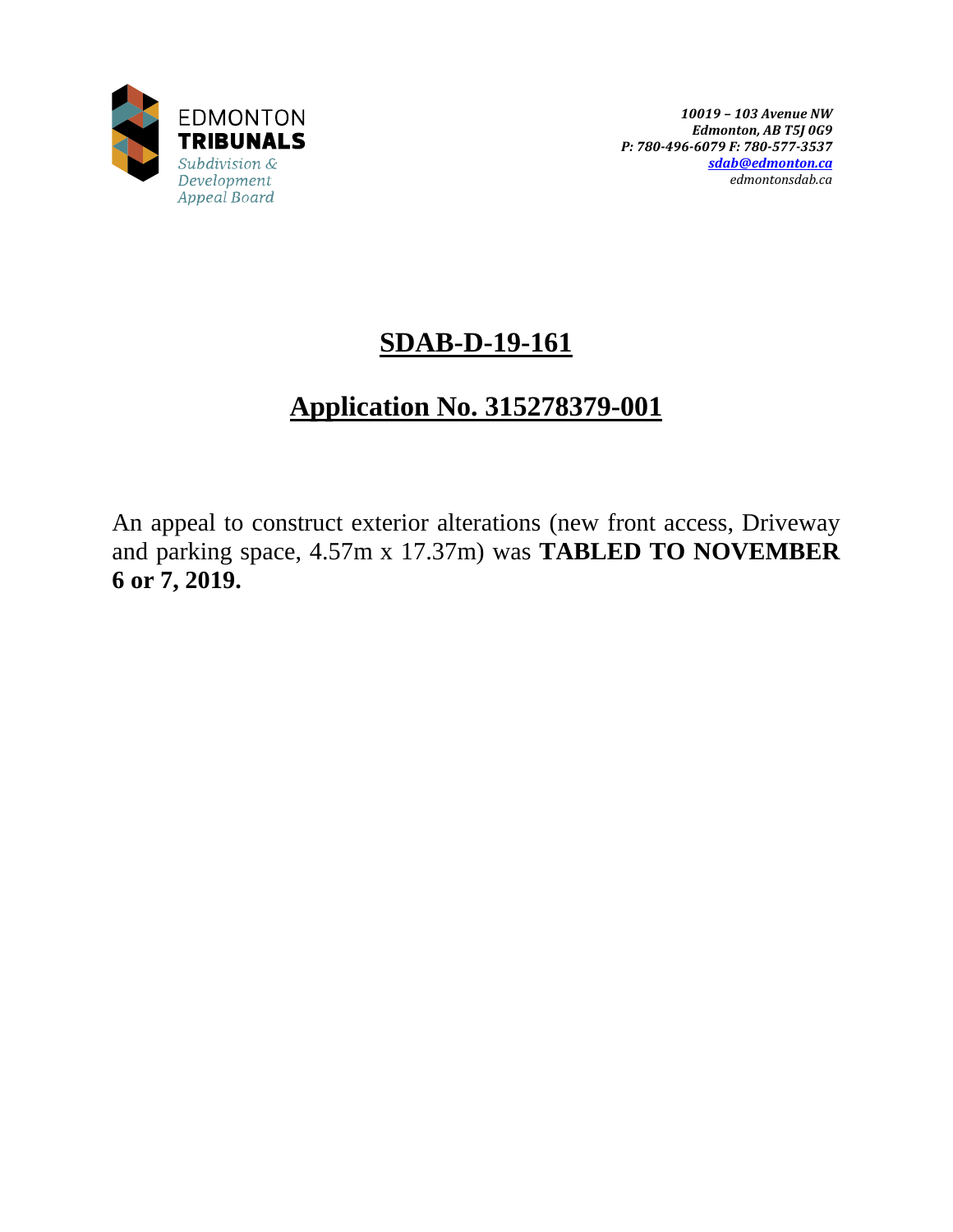

Date: October 11, 2019 Project Number: 316178173-001 File Number: SDAB-D-19-162

# **Notice of Decision**

[1] On October 2, 2019, the Subdivision and Development Appeal Board (the "Board") heard an appeal that was filed on September 5, 2019. The appeal concerned the decision of the Development Authority, issued on August 30, 2019, to refuse the following development:

## **Construct an Accessory Building (detached Garage, 7.32 metres by 6.71 metres)**

- [2] The subject property is on Plan 2000U Blk 3 Lot 5, located at 9116 78 Avenue NW, within the RF3 - Small Scale Infill Development Zone. The Mature Neighbourhood Overlay applies to the subject property.
- [3] The following documents were received prior to the hearing and form part of the record:
	- Copy of the Development Permit application with attachments, proposed plans, and the refused Development Permit;
	- The Development Officer's written submissions; and
	- The Appellant's written submissions.

[4] The following exhibits were presented during the hearing and form part of the record:

• Exhibit A – Drawing of the proposed garage submitted by the Appellant.

## **Preliminary Matters**

- [5] At the outset of the appeal hearing, the Presiding Officer confirmed with the parties in attendance that there was no opposition to the composition of the panel.
- [6] The Presiding Officer outlined how the hearing would be conducted, including the order of appearance of parties, and no opposition was noted.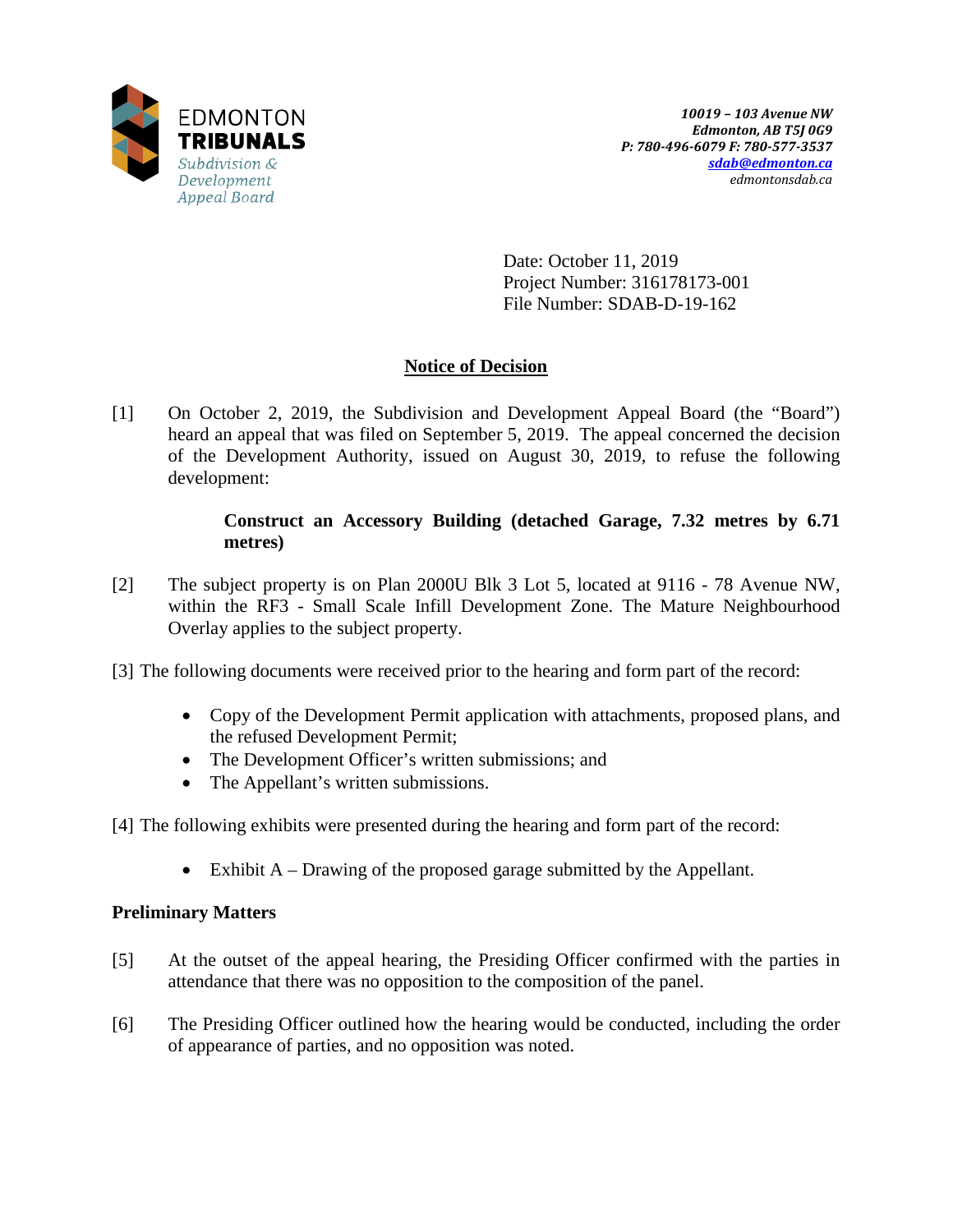[7] The appeal was filed on time, in accordance with Section 686 of the *Municipal Government Act*, RSA 2000, c M-26 (the "*Municipal Government* Act").

## **Summary of Hearing**

- *i) Position of the Appellant, D. Menard*
- [8] The house was built approximately four years ago.
- [9] The Appellant has used attic trusses in the past.
- [10] The attic space will be used for storage purposes only.
- [11] The garage will be 22 feet by 24 feet with space for two cars to be parked in the garage.
- [12] There is an excess of 0.9 metres of height to the ridge line of the roof.
- [13] The Appellant could build a Garden Suite that is higher than the proposed development and is a Permitted Use.
- [14] The Appellant provided the following information in response to questions by the Board:
	- a. The Appellant spoke to the immediately adjacent and approximately 90 percent of the neighbours and received verbal support from them. No opposition was provided.
	- b. The house is a two-storey and the roof design will match the proposed garage.
	- c. The ceiling height will be seven feet through the dormers and then will slope down.
	- d. The double garage door will face the lane with a door that will access the rear yard.
	- *ii) Position of the Development Officer, A. Seltz*
- [15] The Development Authority did not appear at the hearing and the Board relied on Mr. Seltz's written submission.

## **Decision**

[16] The appeal is ALLOWED and the decision of the Development Authority is REVOKED. The development is GRANTED as applied for to the Development Authority, subject to the following CONDITIONS and ADVISEMENTS: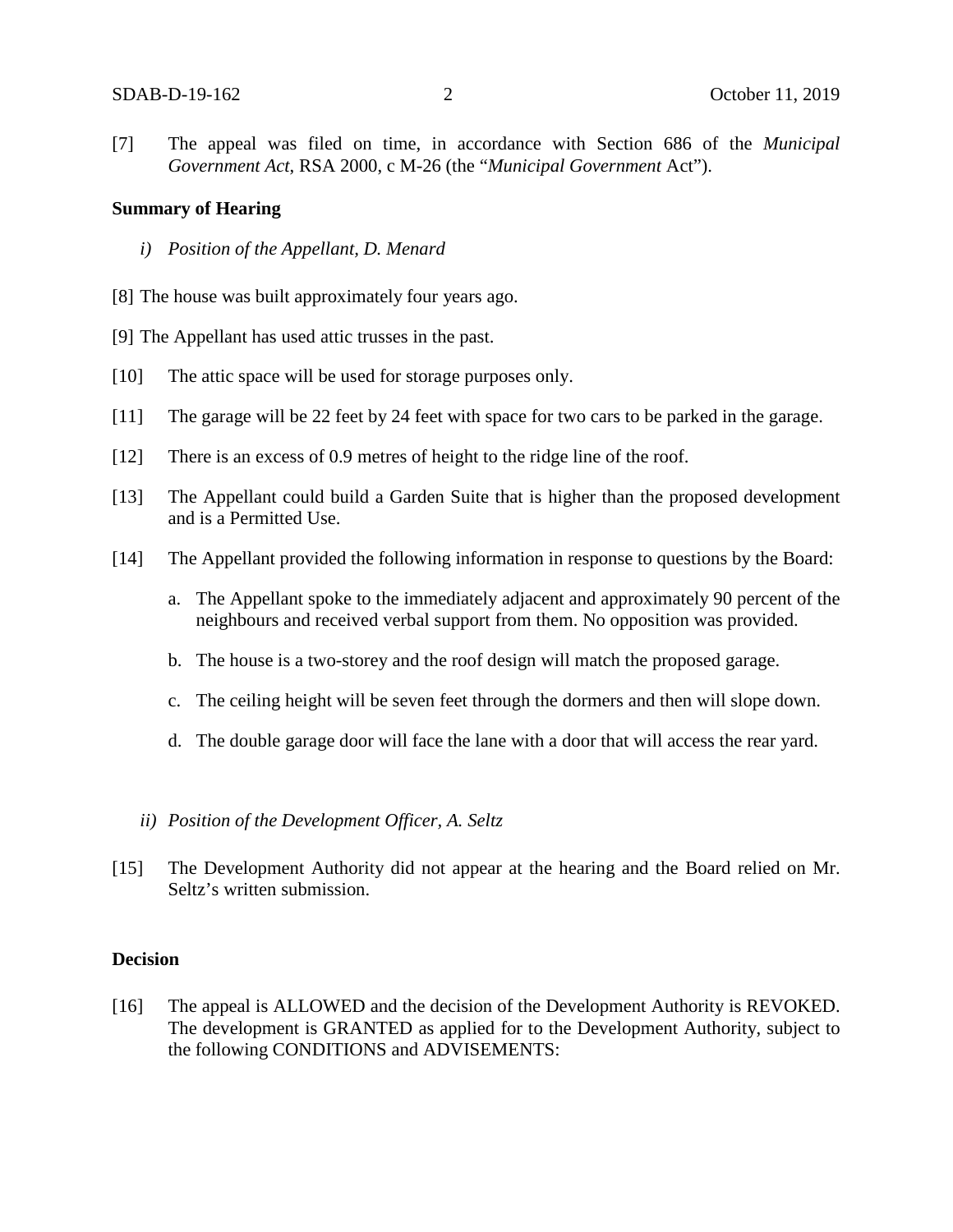1. Eave projections shall not exceed 0.46 metres into required Setbacks or Separations spaces less than 1.2 metres. (Reference Section 44.1(c)(ii)).

#### ADVISEMENTS:

- 1. The driveway access must maintain a minimum clearance of 1.5 metres from any service pedestal and other surface utilities.
- 2. A Building Permit is required for any construction or change in use of a building. Please contact the 311 Call Centre for further information.
- [17] In granting the development, the following variances to the *Edmonton Zoning Bylaw* are allowed:
	- 1. The maximum allowable Height of 4.30 metres as per Section 50.3.3 is varied to allow an excess of 0.7 metres, thereby increasing the maximum allowed to 5.0 metres.
	- 2. The maximum ridge line of the roof of 5.8 metres as per Section 52.2(c) is varied to allow an excess of 0.9 metres, thereby increasing the maximum allowed to 6.7 metres.

### **Reasons for Decision**

- [18] The proposed development, an Accessory Building (detached Garage) is Accessory to a Permitted Use in the RF3 Small Scale Infill Development Zone.
- [19] The two variances relate to Height. The first variance is to the Height at the midpoint of the sloped roof. The proposed development exceeds the allowable by 0.7 metres. The second variance is to the Height to the ridge line of the roof. The proposed development exceeds that maximum allowable by 0.9 metres.
- [20] The Board considers both of the variances in this case to be minor in nature. The Board accepts the evidence submitted by the Appellant he spoke to approximately 90 percent of neighbouring property owners within the 60-metre notification zone and none of them were opposed to the proposed development.
- [21] The Board notes that, if the proposed development were for a Garden Suite, the allowed Height would be considerably greater than the proposed development.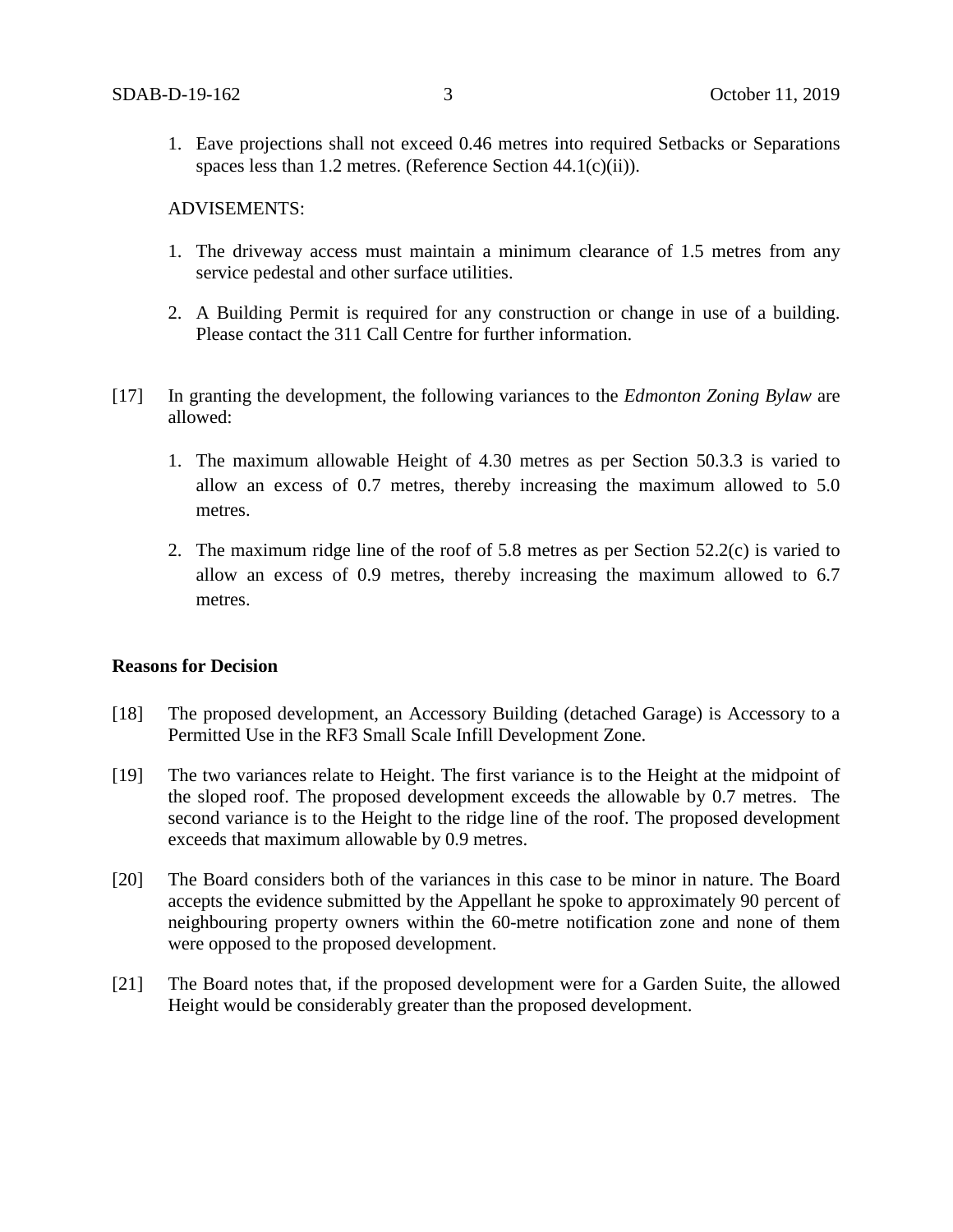[22] Based on the above, it is the opinion of the Board that the proposed development will not unduly interfere with the amenities of the neighbourhood, nor materially interfere with or affect the use, enjoyment or value of neighbouring parcels of land.

June

Mr. M. Young, Presiding Officer Subdivision and Development Appeal Board

Board Members in Attendance: Ms. G. Harris; Mr. R. Hachigian; Mr. R. Hobson; Mr. J. Wall

CC: City of Edmonton, Development & Zoning Services, Attn: Mr. A. Seltz / Mr. A. Wen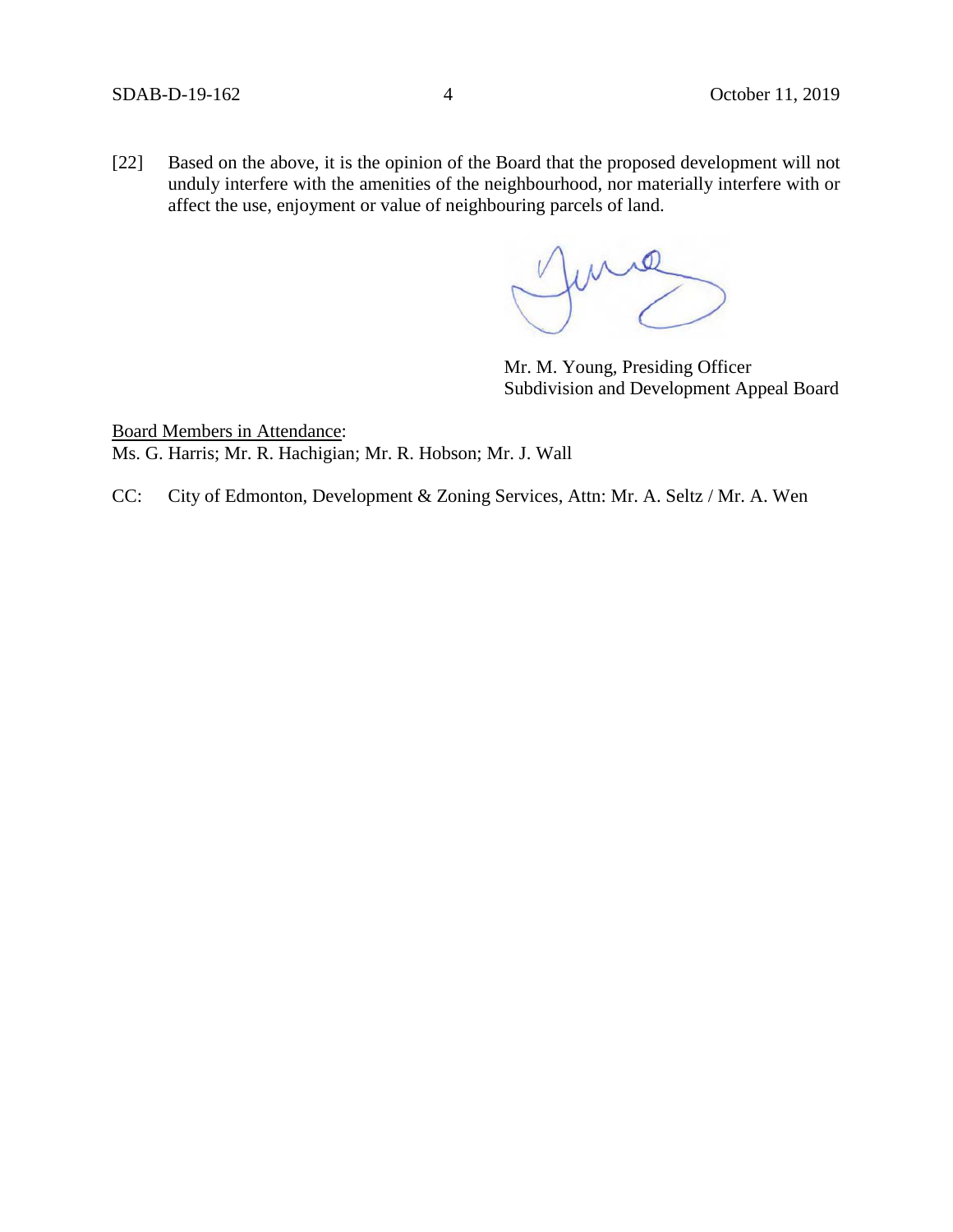### **Important Information for the Applicant/Appellant**

- 1. This is not a Building Permit. A Building Permit must be obtained separately from Development & Zoning Services, located on the 2nd Floor, Edmonton Tower, 10111 – 104 Avenue NW, Edmonton, AB T5J 0J4.
- 2. Obtaining a Development Permit does not relieve you from complying with:
	- a) the requirements of the *Edmonton Zoning Bylaw*, insofar as those requirements have not been relaxed or varied by a decision of the Subdivision and Development Appeal Board,
	- b) the requirements of the *Alberta Safety Codes Act*,
	- c) the *Alberta Regulation 204/207 – Safety Codes Act – Permit Regulation*,
	- d) the requirements of any other appropriate federal, provincial or municipal legislation,
	- e) the conditions of any caveat, covenant, easement or other instrument affecting a building or land.
- 3. When an application for a Development Permit has been approved by the Subdivision and Development Appeal Board, it shall not be valid unless and until any conditions of approval, save those of a continuing nature, have been fulfilled.
- 4. A Development Permit will expire in accordance to the provisions of Section 22 of the *Edmonton Zoning Bylaw, Bylaw 12800*, as amended.
- 5. This decision may be appealed to the Alberta Court of Appeal on a question of law or jurisdiction under Section 688 of the *Municipal Government Act*, RSA 2000, c M-26. If the Subdivision and Development Appeal Board is served with notice of an application for leave to appeal its decision, such notice shall operate to suspend the Development Permit.
- 6. When a decision on a Development Permit application has been rendered by the Subdivision and Development Appeal Board, the enforcement of that decision is carried out by Development & Zoning Services, located on the 2nd Floor, Edmonton Tower, 10111 – 104 Avenue NW, Edmonton, AB T5J 0J4.

*NOTE: The City of Edmonton does not conduct independent environmental checks of land within the City. If you are concerned about the stability of this property for any purpose, you should conduct your own tests and reviews. The City of Edmonton, when issuing a development permit, makes no representations and offers no warranties as to the suitability of the property for any purpose or as to the presence or absence of any environmental contaminants on the property.*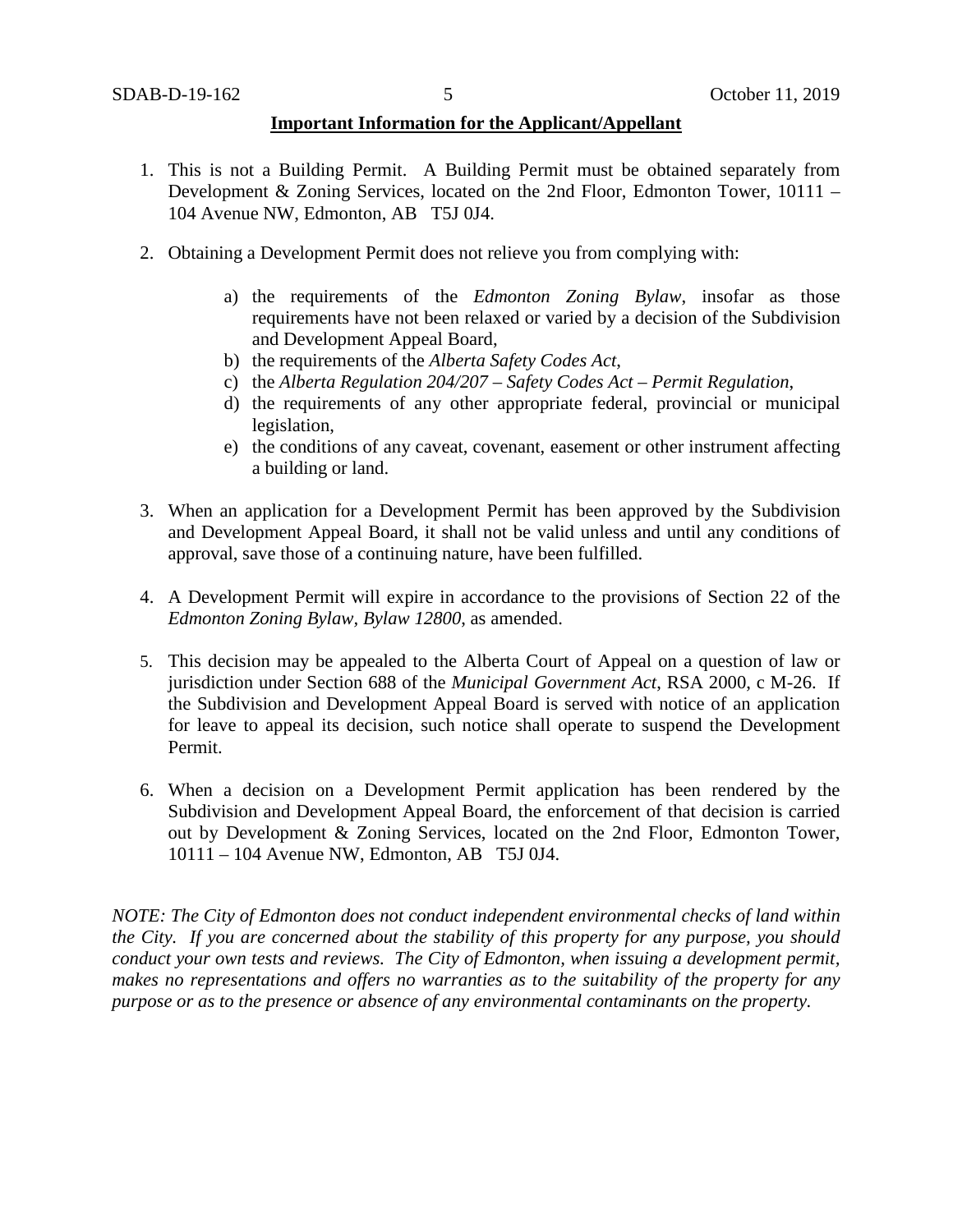

Date: October 11, 2019 Project Number: 147373923-005 147373923-003 147373923-004 147373923-001 File Number: SDAB-D-19-163 SDAB-D-19-164 SDAB-D-19-165 SDAB-D-19-166

# **Notice of Decision**

[1] On October 2, 2019, the Subdivision and Development Appeal Board (the "Board") heard an appeal that was filed on September 10, 2019. The appeal concerned the decision of the Development Compliance Officer, issued on March 13, 2019, to comply with Orders to:

> Demolish and remove the Accessory Building before July 1, 2019 (rear of the property)

> Demolish and remove the covered addition (cold storage addition located at the northeast side of the principal building measuring 10 metres by 10.4 metres) before July 1, 2019

> Demolish and remove the Accessory Building before July 1, 2019 (centre of property)

> Cease the Temporary Storage Use and REMOVE all related materials by July 1, 2019

- [2] The subject property is on Plan 2069RS Lot 2, located at 5904 51 Avenue NW, within the A Metropolitan Recreation Zone and AGI Industrial Reserve Zone. The North Saskatchewan River Valley and Ravine System Protection Overlay applies to the subject property.
- [3] The following documents were received prior to the hearing and form part of the record:
	- Copy of the Stop Orders with attachments;
	- The Development Compliance Officer's written submissions; and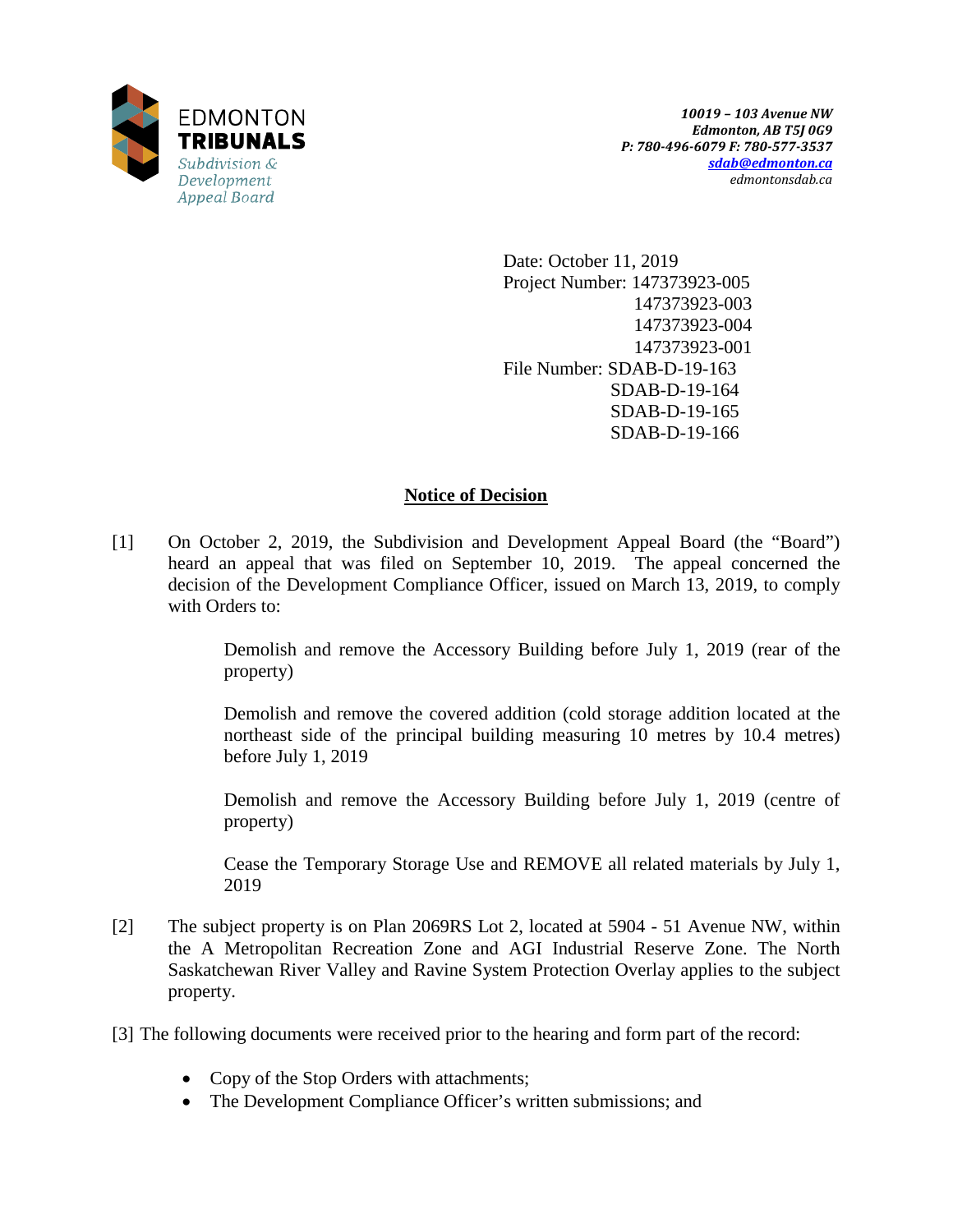- The Appellant's written submissions.
- [4] The following exhibits were presented during the hearing and form part of the record:
	- Exhibit A PowerPoint Presentation submitted by the Development Compliance **Officer**
	- Exhibit B Canada Post Delivery Confirmations submitted by the Development Compliance Officer.

### **Preliminary Matters**

- [5] At the outset of the appeal hearing, the Presiding Officer confirmed with the parties in attendance that there was no opposition to the composition of the panel.
- [6] The Presiding Officer outlined how the hearing would be conducted, including the order of appearance of parties, and no opposition was noted.
- [7] The Chair advised the Appellant that the Board must first determine if the appeal was filed on time in accordance with Section 686 of the *Municipal Government Act*, RSA 2000, c M-26 (the "MGA"), which states:

#### **Appeals**

…

**686(1)** A development appeal to a subdivision and development appeal board is commenced by filing a notice of the appeal, containing reasons, with the board,

- (a) in the case of an appeal made by a person referred to in section 685(1)
	- (ii) with respect to an order under section 645, within 21 days after the date on which the order is made, or…
- [8] The Stop Orders are dated March 13, 2019, and the appeals are dated September 10, 2019.
- [9] It appears to the Board that the 21-day appeal period began to run on March 13, 2019, which means that the time for filing the appeal expired on April 3, 2019. The appeals were filed on September 10, 2019, considerably outside of the 21-day appeal period. On the face of it, it appears that the appeal is out of time. The Board asked the Appellant to address this issue.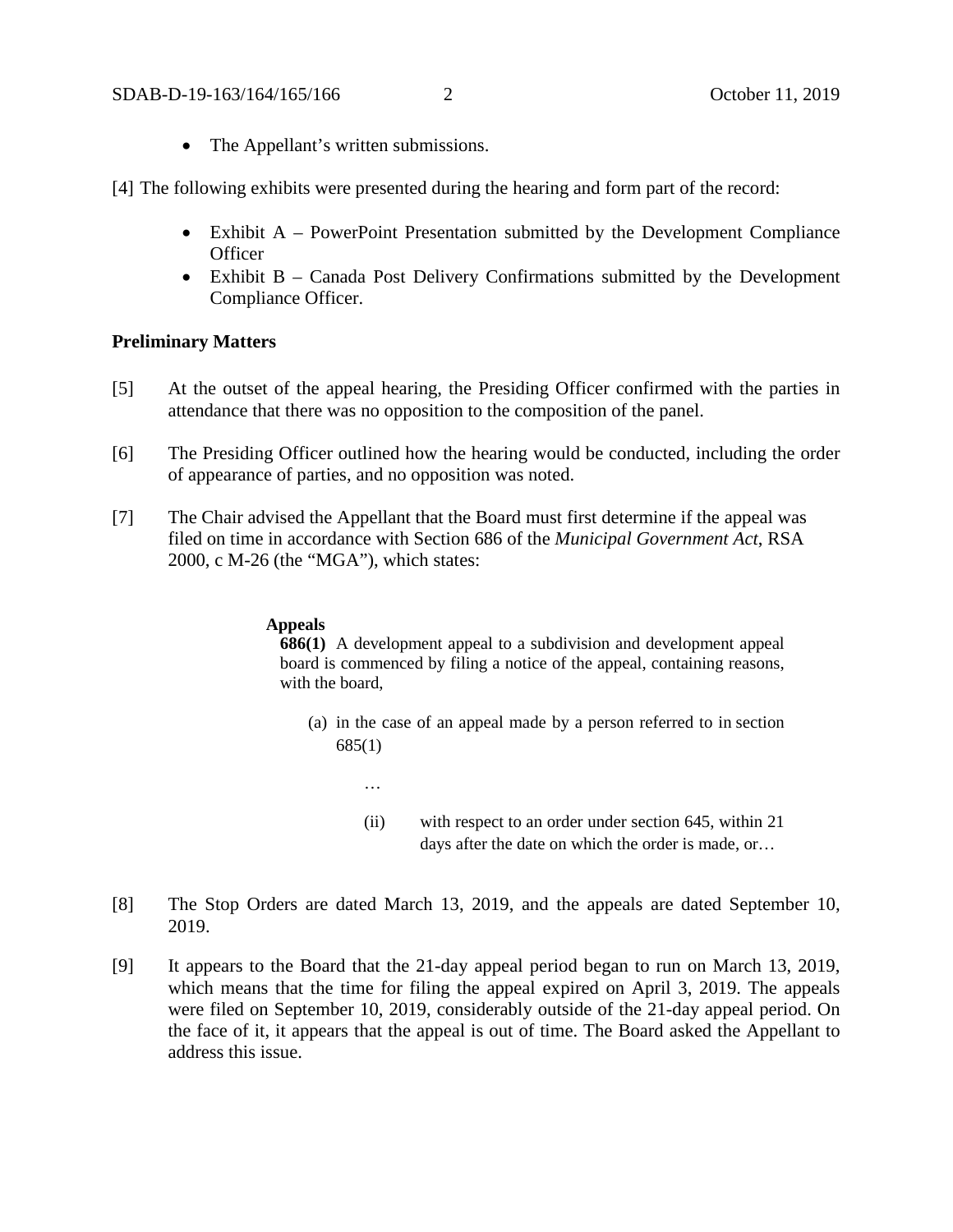## **Summary of Hearing on Preliminary Matter**

- *i) Position of the Appellant, Mr. K. Anderson, who was accompanied by Mr. D. Morie*
- [10] They are the new property owners of the subject Site.
- [11] In their opinion, when they received verbal extension that the 21 days to file an appeal was no longer valid.
- [12] They received extensions for the July 1, 2019 deadline and thought the Stop Order was just for a review of the property.
- [13] The Stop Orders were issued 18 days from the time they purchased the property.
- [14] The Development Compliance Department was investigating the property long before they purchased the property.
	- *ii) Position of the Development Compliance Officer, Mr. Gowda, who was accompanied by Ms. E. Peacock*
- [15] Mr. Gowda referred to his PowerPoint presentation that was submitted to the Board (marked Exhibit A).
- [16] An aerial photograph showed the subject Site.
- [17] The Property has a zoning boundary line that has a split zoning. The east: (AGI) Industrial Reserve Zone: General Industrial Use is neither Permitted nor Discretionary. The West: (A) Metropolitan Recreation Zone: General Industrial Use is neither Permitted nor Discretionary. The property is within the North Saskatchewan River Valley and Ravine System Protection Overlay
- [18] A Zoning Map shows the area of the Site within the zone it falls.
- [19] The first Stop Order was issued on March 13, 2019 to Sound Alliance Ltd. The investigation revealed the property was being as a Temporary Storage Use (fenced storage of commercial trucks, industrial machinery, tools, construction equipment) at the north portion of the property developed without a Development Permit. Compliance was to Cease the Temporary Storage Use and Remove all related materials by July 1, 2019.
- [20] An aerial photograph shows the boundary of the subject Site.
- [21] The second Stop Order was issued on March 13, 2019 to Sound Alliance Ltd. An investigation revealed a covered Addition (cold storage Addition located at the Northeast side of the principal building measuring 10 m x 10.4m) has been developed without a Development Permit.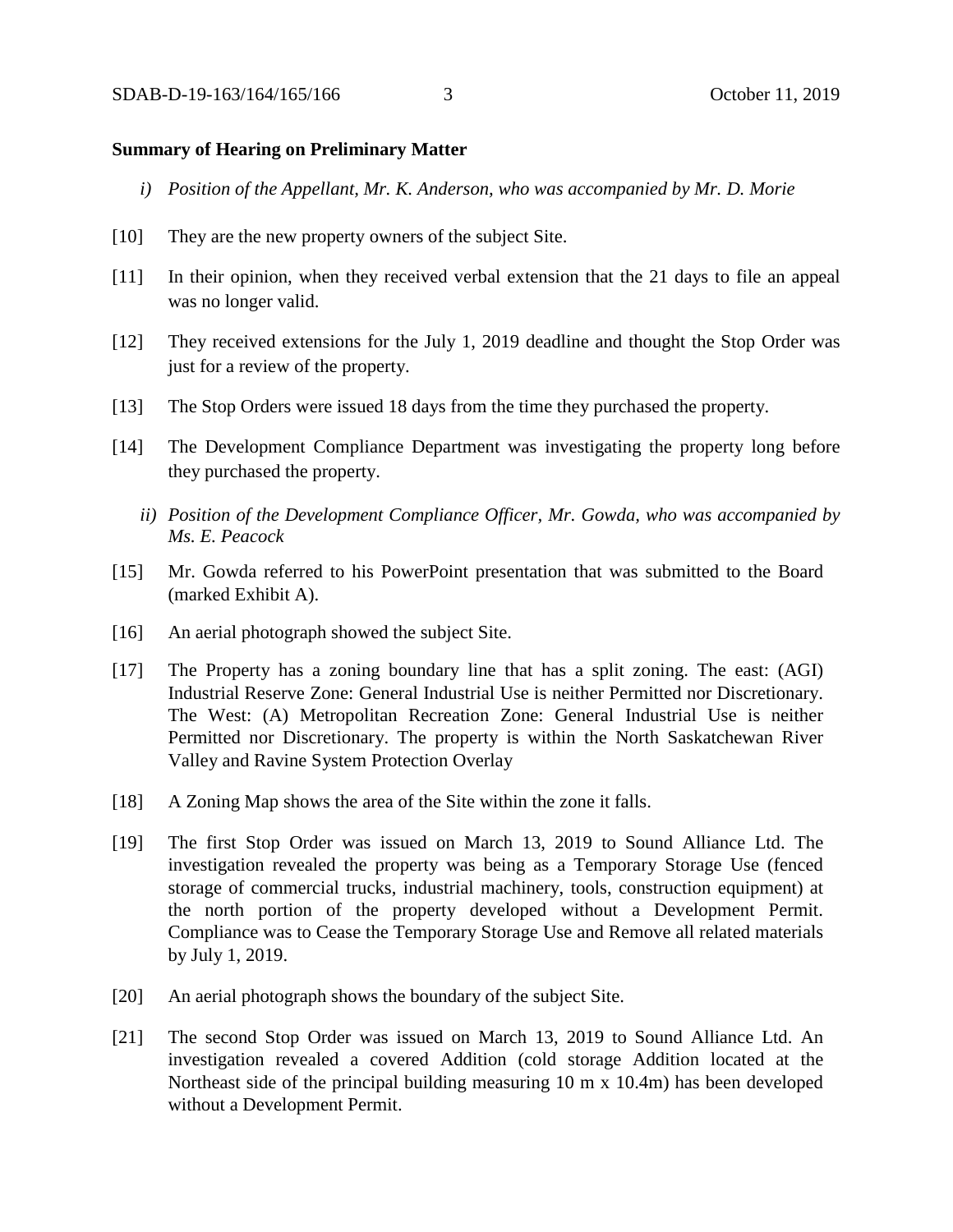Compliance was to Demolish or remove the covered Addition (cold storage Addition located at the Northeast side of the building measuring 10m x 10.4 m) before July 1, 2019.

- [22] An aerial photograph shows the building on the subject Site.
- [23] The third Stop Order was issued on March 13, 2019 to Sound Alliance Ltd Investigation revealed an Accessory building (grey steel building located centrally in the property measuring 12 m x 15 m) has been developed without a Development Permit. The Compliance was to Demolish or remove the Accessory building before July 1, 2019.
- [24] An aerial photograph shows the location of the building on the subject Site.
- [25] The fourth Stop Order was issued on March 13, 2019 to Sound Alliance Ltd. Investigation revealed an Accessory building (grey steel building located along the north portion of the property measuring 9.2 m x 12.4 m) has been developed without a Development Permit. Compliance was to Demolish and remove the Accessory building before July 1, 2019.
- [26] An aerial photograph shows the location of the building on the subject Site.
- [27] All of the Stop Orders were issued in accordance with Section 645 of the *Municipal Government Act* (MGA).
- [28] Section 686(1)(ii) of *Municipal Government Act* reads: A development appeal to a subdivision and development appeal board is commenced by filing a notice of appeal, containing reasons, with the board with respect to an order issued under section 645, within 21 days after the date on which the order is made.
- [29] All of the Stop Orders were delivered by registered mail to property owner on March 13, 2019. Canada Post Delivery Confirmations were marked Exhibit B.
- [30] The Stop Orders were appealed to the Subdivision and Development Appeal Board on September 10, 2019 which exceeds the allowable 21-day appeal period.
- [31] On September 21, 2019, an LDA has been initiated for re-zoning of the subject property from A / AGI to DC2.
- [32] Mr. Gowda spoke to a Senior Planner on September 30, 2019 and noted that, although the LDA has been initiated, the application is incomplete and has not been accepted.
- [33] Mr. Gowda provided the following information in response to questions by the Board: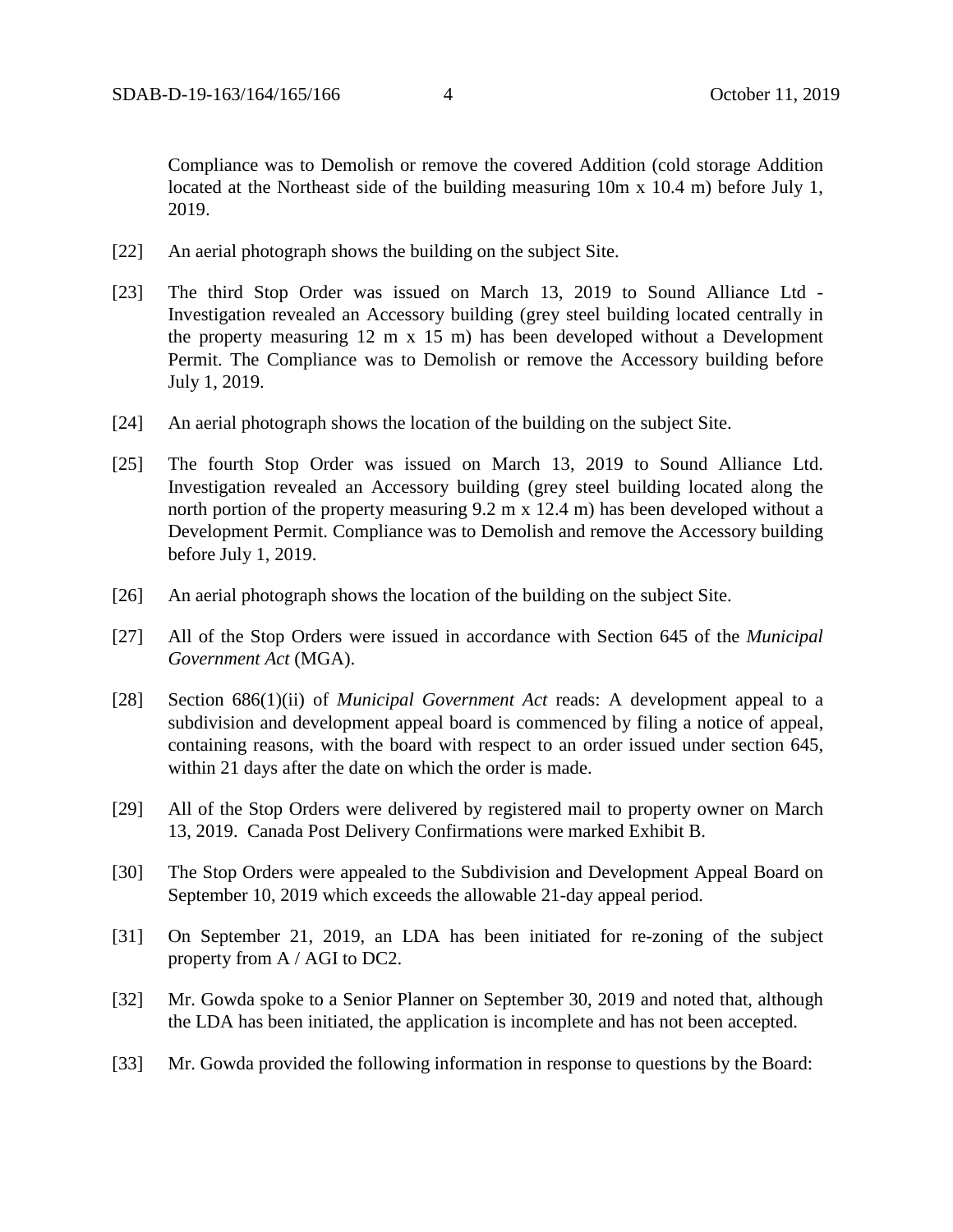- a. With regard to the time extension on the date to comply with the Stop Order, each case is evaluated separately. No formal rezoning application was received. He did not hear about any application until September 21, 2019, after the appeal was filed.
- b. Any extended time is for the Applicant to comply with the Stop Order, not to appeal a Stop Order.
- c. The Appellants had 21 days to file an appeal. He was not aware an appeal was filed until he received notice from the SDAB Office.
- d. They met with the Appellant in March to discuss a rezoning application but nothing was formally submitted.
- e. He could not speak to any previous development permits on the site from years ago. He could only speak to the Uses of the subject Site.
- f. The Appellant would need to show that something is being done to the property for the Development Compliance Branch to extend the time to comply with a Stop Order.
- *vi) Rebuttal of the Appellant, Mr. K. Anderson*
- [34] He agrees that there were 21 days to file the appeal. However, he thought they had an extension to comply with the Stop Order so the appeal was not filed.
- [35] The Presiding Officer confirmed that the Stop Orders were issued on March 13, 2019 and the appeal should have been filed on April 3, 2019.

#### **Decision on Preliminary Matter**

[36] The appeals were not filed on time, in accordance with Section 686 of the *Municipal Government Act*.

#### **Reasons for Decision**

[37] This appeal involves four Stop Orders issued on March 13, 2019. Section  $686(1)(a)(ii)$  of the *Municipal Government Act* states that with respect to a Stop Order appeal there is a 21-day appeal period after the date on which the Order is made. The evidence before the Board is that the appeals were not filed until Sept 10, 2019, well outside the 21-day limit.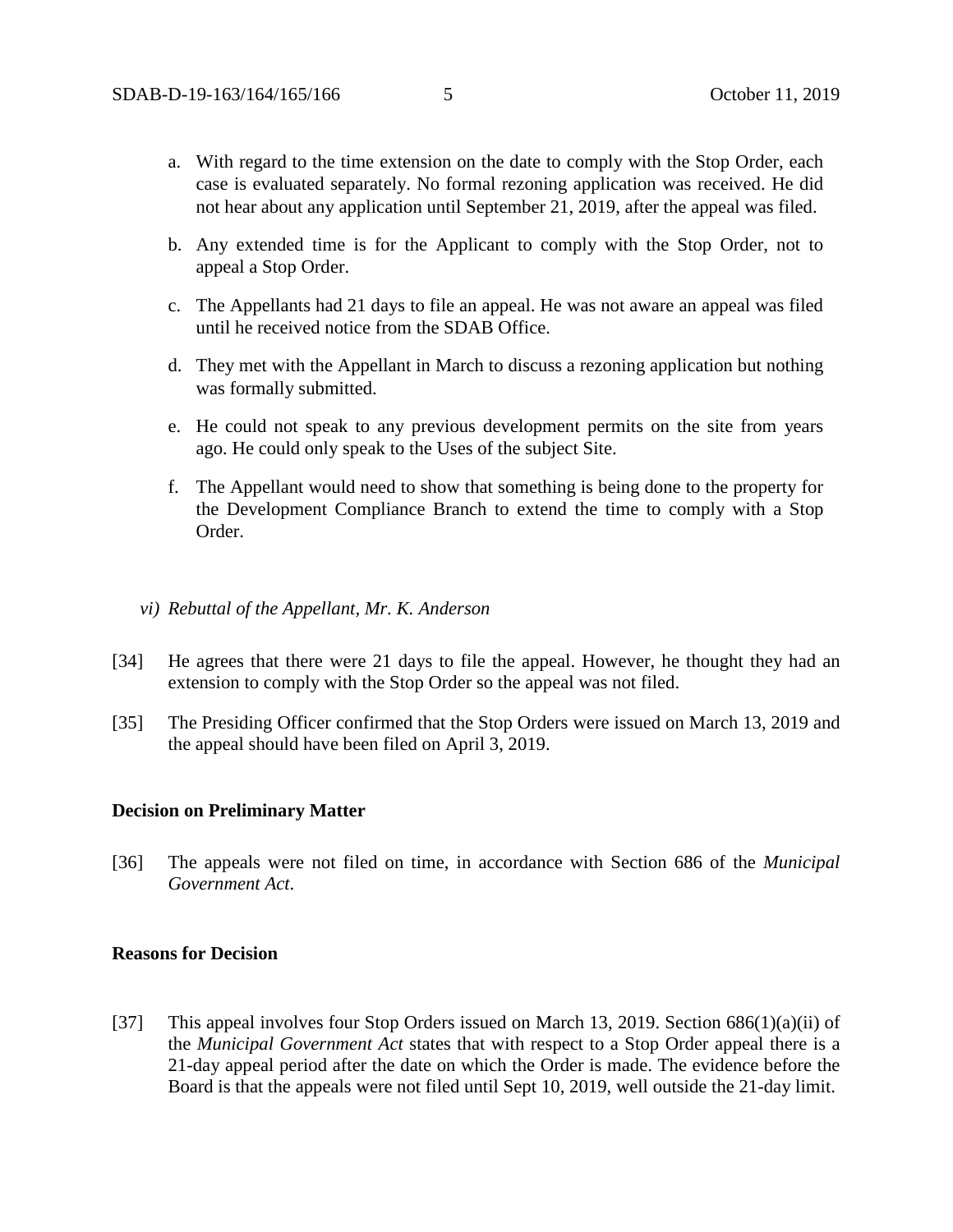- [38] The Board heard evidence that the Appellant was in discussion with Development Compliance Officer after the Stop Orders were issued and that several extensions on the enforcement of the Stop Orders were granted while those discussions were taking place. The Appellant was under the impression that those extensions related to the appeal period for the Stop Orders. However, the Board is satisfied that the extensions related to the enforcement of the Stop Orders. In any event, Development Compliance does not have the authority to extend the appeal period mandated by the *Municipal Government Act*.
- [39] Accordingly this Board has no jurisdiction to hear these appeals.

June

Mr. M. Young, Presiding Officer Subdivision and Development Appeal Board

Board Members in Attendance: Ms. G. Harris; Mr. R. Hachigian; Mr. R. Hobson; Mr. J. Wall

CC: City of Edmonton, Development & Zoning Services, Attn: Mr. S. Gowda / Mr. A. Escuadro / Ms. E. Peacock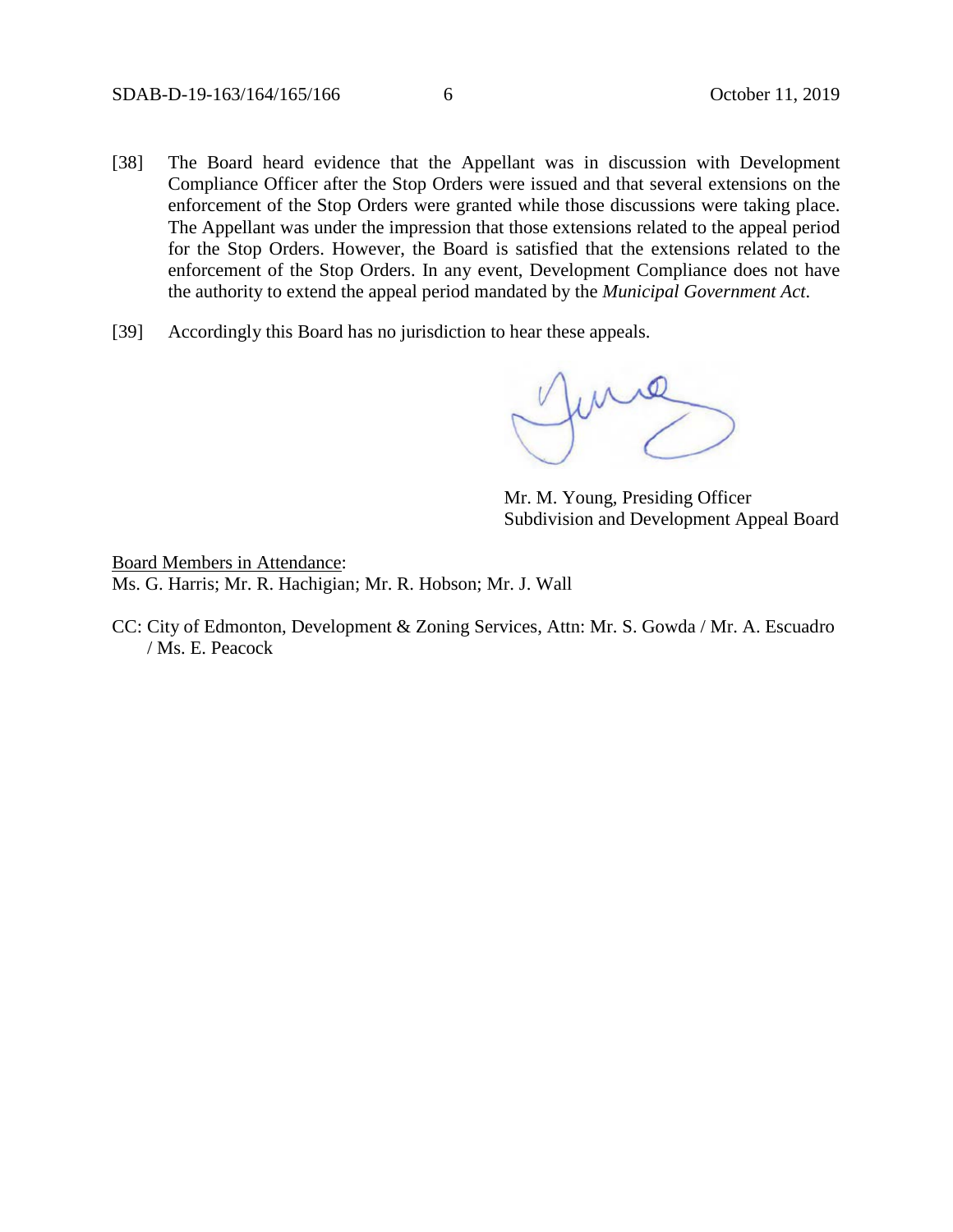## **Important Information for the Applicant/Appellant**

- 1. This decision may be appealed to the Alberta Court of Appeal on a question of law or jurisdiction under Section 688 of the *Municipal Government Act*, RSA 2000, c M-26. If the Subdivision and Development Appeal Board is served with notice of an application for leave to appeal its decision, such notice shall operate to suspend the Development Permit.
- 2. When a decision on a Development Permit application has been rendered by the Subdivision and Development Appeal Board, the enforcement of that decision is carried out by Development & Zoning Services, located on the 2nd Floor, Edmonton Tower, 10111 – 104 Avenue NW, Edmonton, AB T5J 0J4.

*NOTE: The City of Edmonton does not conduct independent environmental checks of land within the City. If you are concerned about the stability of this property for any purpose, you should conduct your own tests and reviews. The City of Edmonton, when issuing a development permit, makes no representations and offers no warranties as to the suitability of the property for any purpose or as to the presence or absence of any environmental contaminants on the property.*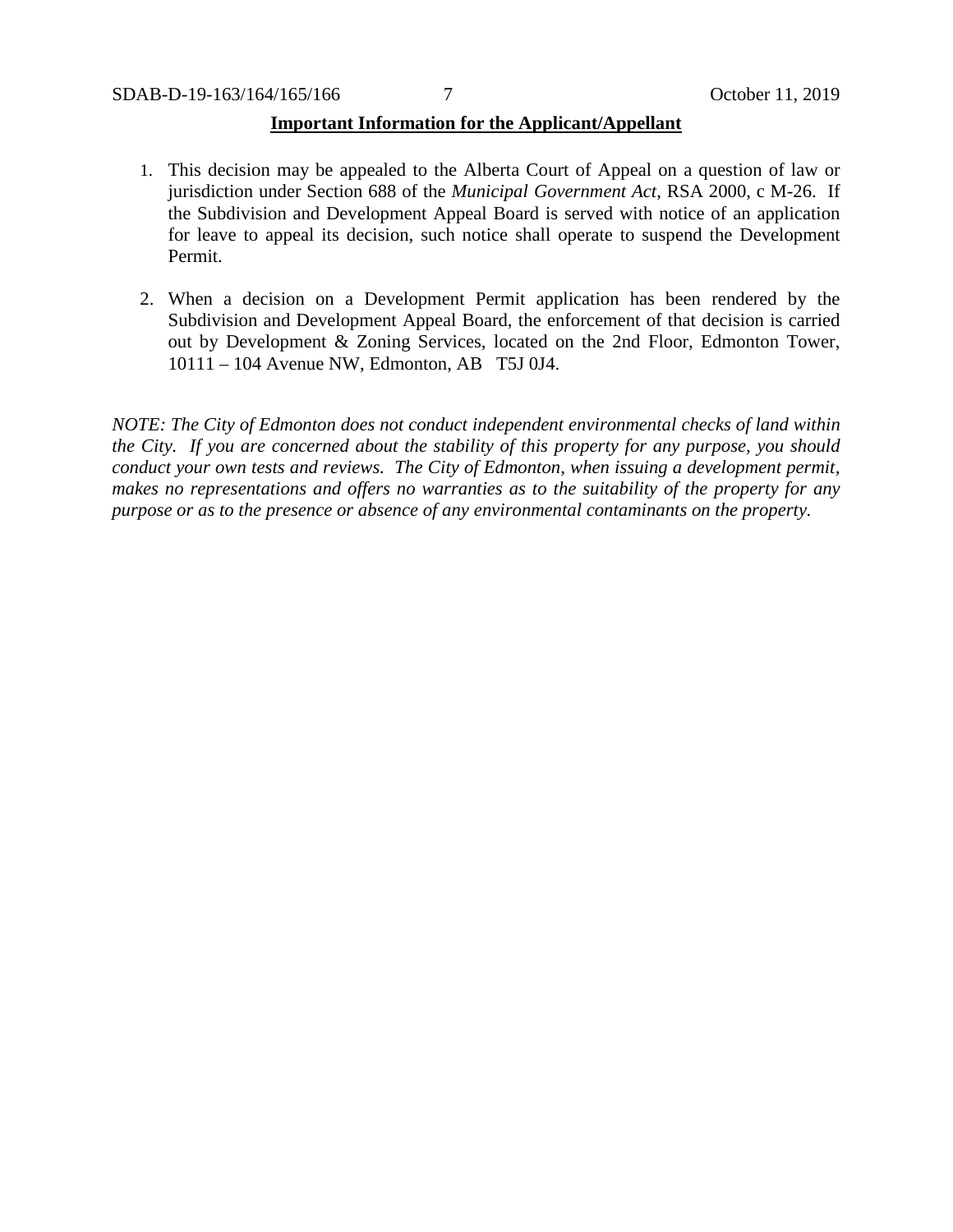

Date: October 11, 2019 Project Number: 271309389-001 File Number: SDAB-D-19-167

# **Notice of Decision**

[1] On October 2, 2019, the Subdivision and Development Appeal Board (the "Board") heard an appeal that was filed on September 4, 2019. The appeal concerned the decision of the Development Compliance Officer, issued on April 8, 2019, to comply with an Order to:

> Acquire a Development Permit for the addition to Accessory Building (structure developed south of detached garage) before May 6, 2019 or demolish and remove the Addition to Accessory Building (structure developed south of detached garage) and clear the site of demolition materials before May 6, 2019

[2] The subject property is on Plan 5850R Blk 3 Lot 23, located at 11414 - 81 Street NW, within the (RA8) Medium Rise Apartment Zone. The Parkdale Area Redevelopment Plan applies to the subject property.

[3] The following documents were received prior to the hearing and form part of the record:

- The Development Compliance Officer's written submissions which included a copy of the Stop Order; and
- The Appellant's reason for appeal

# **Preliminary Matters**

- [4] At the outset of the appeal hearing, the Presiding Officer confirmed with the parties in attendance that there was no opposition to the composition of the panel.
- [5] The Presiding Officer outlined how the hearing would be conducted, including the order of appearance of parties, and no opposition was noted.
- [6] The Chair advised the Appellant that the Board must first determine if the appeal was filed on time in accordance with Section 686 of the *Municipal Government Act*, RSA 2000, c M-26 (the "*Municipal Government Act*"), which states: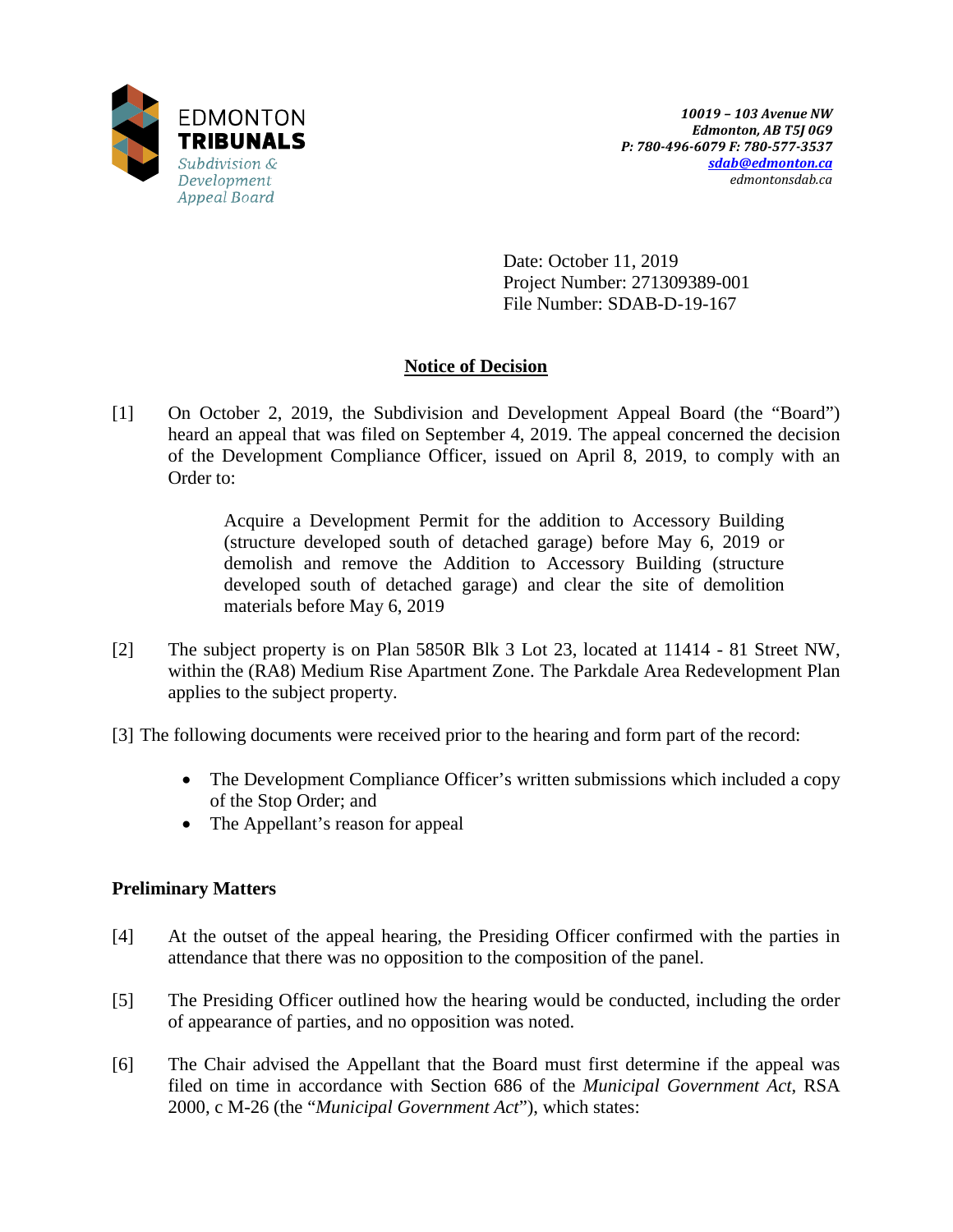#### **Appeals**

**686(1)** A development appeal to a subdivision and development appeal board is commenced by filing a notice of the appeal, containing reasons, with the board,

- (b) in the case of an appeal made by a person referred to in section 685(1)
	- (ii) with respect to an order under section 645, within 21 days after the date on which the order is made, or…
- [7] The Stop Order is dated April 8, 2019, and the appeal is dated September 4, 2019.

…

[8] It appears to the Board that the 21-day appeal period began to run on April 8, 2019, which means that the time for filing the appeal expired on April 29, 2019. The appeal was filed on September 4, 2019, considerably outside of the 21-day appeal period. On the face of it, it appears that the appeal is out of time. The Board asked the Appellant to address this issue.

### **Summary of Preliminary Matter**

- *i) Position of the Appellant, C. Paszewski*
- [9] The Appellant was accompanied by Mr. G. Babski, the real estate agent who has listed the subject property. Mr. Babski only became aware of the Stop Order a few days ago and is not familiar with any of the details surrounding it.
- [10] The Appellant visited the Edmonton Tower several times but was not able to get any assistance.
- [11] The Appellant was not able to provide any reasons for waiting until September 21 to file the appeal and was not able to state if the 21-day time limit was miscalculated.
- [12] Mr. Babski believes that the Appellant was not aware of the 21-day appeal period.
	- *ii) Position of the Development Compliance Officer, J. Hogberg*
- [13] Mr. Hogberg discussed the appeal period with the Appellant on the phone; however, there may have been some communication barriers.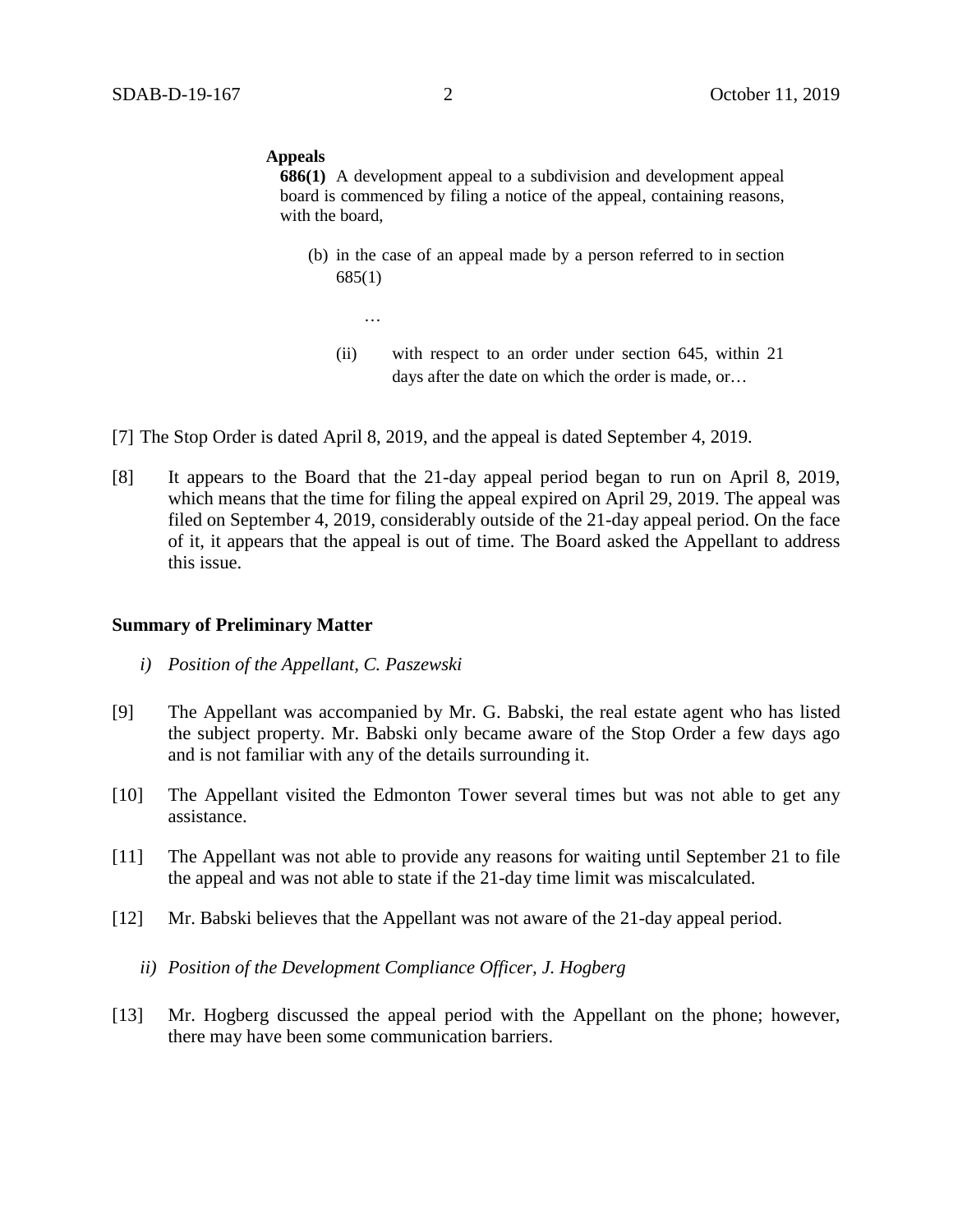## **Decision on Preliminary Matter**

[14] The appeal was not filed on time in accordance with Section 686 of the *Municipal Government Act*.

#### **Reasons for Decision**

- [15] This appeal involves a Stop Order issued on April 8, 2019. Section 686(1)(a)(ii) of the *Municipal Government Act* states that with respect to a Stop Order appeal there is a 21 day appeal period after the date on which the Order is made. The evidence before the Board is that the appeal was not filed until Sept 4, 2019, well outside the 21-day limit.
- [16] Accordingly this Board has no jurisdiction to hear this appeal.

June

Mr. M. Young, Presiding Officer Subdivision and Development Appeal Board

Board Members in Attendance: Ms. G. Harris; Mr. R. Hachigian; Mr. R. Hobson; Mr. J. Wall

CC: City of Edmonton, Development & Zoning Services, Attn: Mr. J. Hogberg / Mr. A. Jabs